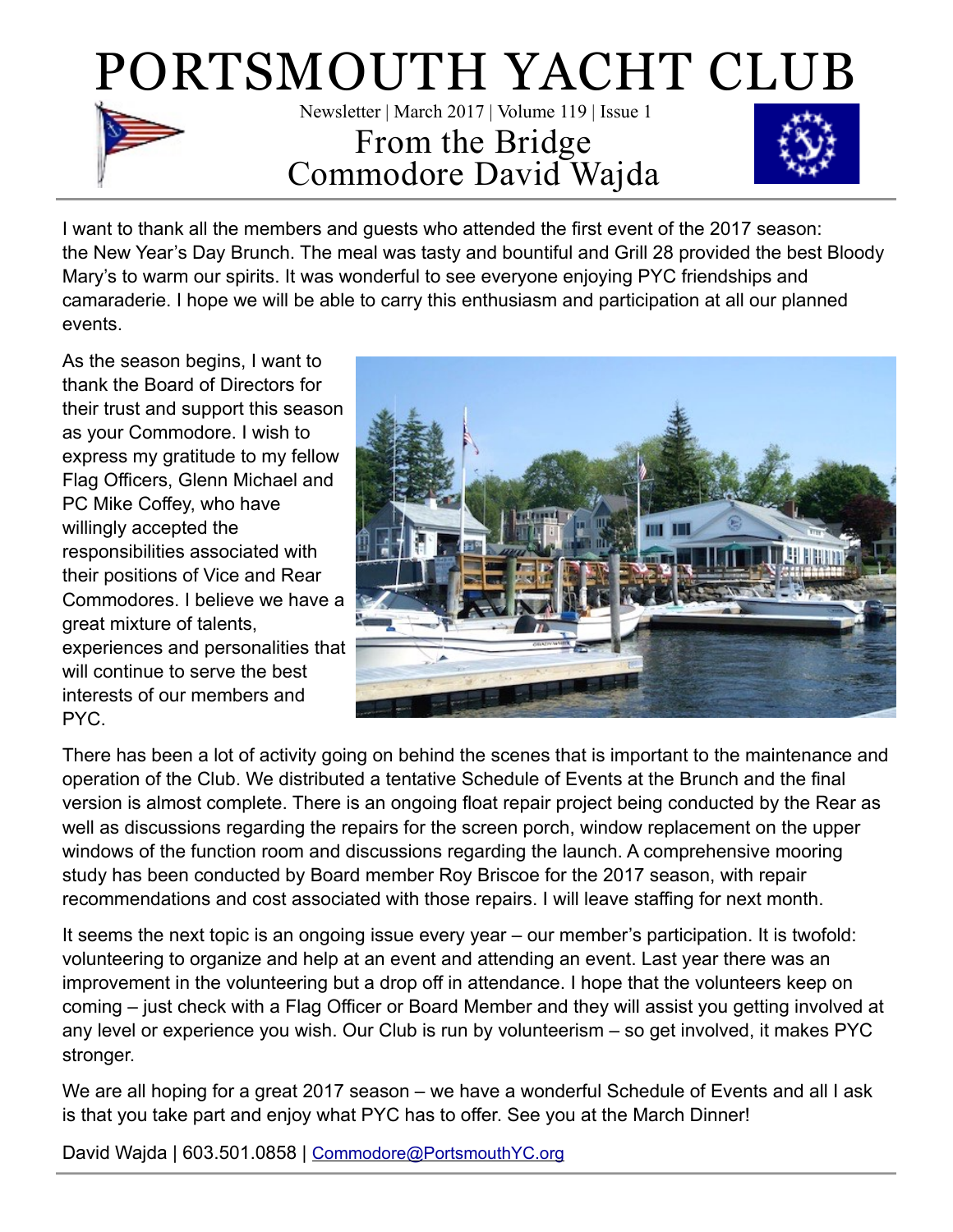#### **MEMBERSHIP NEWS**

We have received 2 new applications for membership or reinstatement:

- ★ **Paul and Donna Urbanek** of Concord, NH, sponsored by Randy and Ellen Bryan and Gordon Hand. Paul and Donna have three children. Paul is an Orthopedic Surgeon. Donna is a Nurse Anesthetist. They own a home in New Castle and have enjoyed sailing for over 30 years. They are avid sailors and currently have a 35' sailboat named Celerity, moored in Little Harbor. They have already co-hosted one event at PYC, have attended several other events, and are looking forward to contributing to PYC events and enjoying the casual nature of the club.
- ★ **Alexander Choquette and Claudia Bedoya** of North Hampton, NH, sponsored by Mark Fodero and John Samonas. Alexander is President of Anchor Management in North Hampton. Alexander has been an avid boater for over 35 years. Both he and Claudia enjoy boating and the water. They have been to PYC several times as guests and are looking forward to helping wherever possible.

#### **IN MEMORIAM**



PYC Life Member Barbara Wright passed away on Friday, December 30, 2016. Barbie and her husband, P/C Art Wright, have been PYC members since 1978. She was also the sister of former member P/C Fred Pettigrew. Barbie was sweet, kind, gentle and always had a smile for others. She very much enjoyed sitting at the club reading while Art worked on club projects. Our condolences to Art and their family.



Former member and Past Commodore Jeff Marple passed away on Friday, January 20, 2017. Jeff and his wife Sylvia have been New Castle residents since 1966. He was an avid fisherman and loved to chase tuna at Jeffrey's Ledge, troll for bluefish or find Stripers chasing bait. Our condolences to Sylvia and their family.

Simeon Peter "Sam" Jarvis, father of PYC member Jill Jarvis, passed away on Sunday, February 5, 2017. Sam lived and worked his whole life in Portsmouth in the family's restaurant business. Our condolences to the Jarvis family.

Pauline Tucker, mother of PYC member Anne Coffey and mother-in-law of Rear Commodore Mike Coffey, passed away on Sunday February 12, 2017. Our condolences to the Anne, Mike and their family.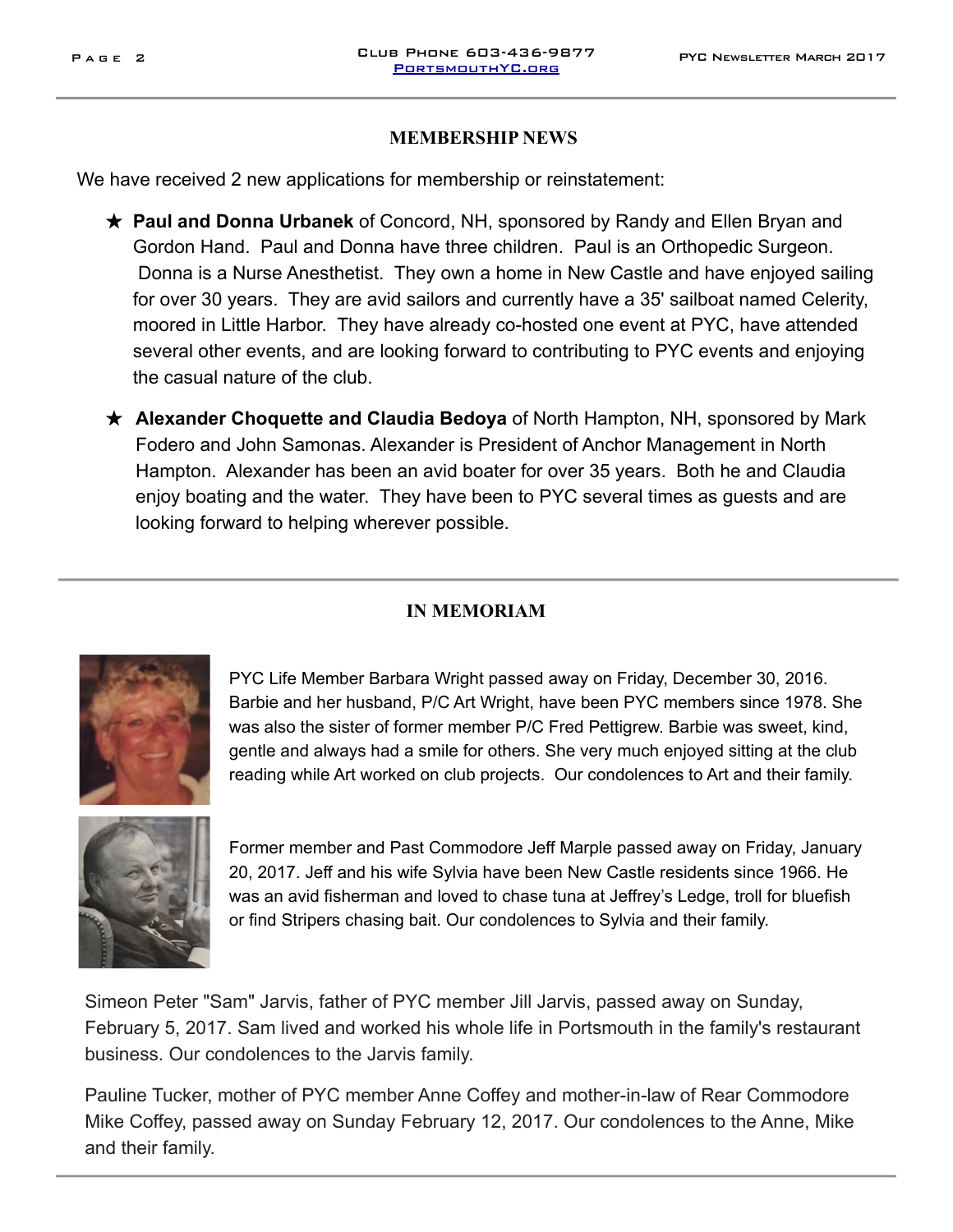

## From the Vice Commodore | Glenn Michael | [Mail Glenn](mailto:ViceCommodore@PortsmouthYC.org?subject=)

Welcome to 2017 and to another great year at the Portsmouth Yacht Club! The officers and your Board of Directors are working hard during the off season to ensure a fantastic and fun summer that is ahead of us.



*USS Maine* 

Since this is our 119<sup>th</sup> year, I thought I would look back a bit. In 1898 William McKinley was the President and Garret Hobart was the Vice President. This is the year that the USS Maine blew up in Havana Harbor, an event which precipitated the start of the Spanish American War. In July Teddy Roosevelt led the charge up San Juan Hill, capturing the San Juan Heights near Santiago de Cuba. This is also the year when the City of New York made a massive land grab and divided the now bigger city into the boroughs of Manhattan, Queens, Brooklyn, Bronx, and Staten Island.

Planning is complete for our March event with

speaker to be held at the Portsmouth Country Club. The date is March 25, 2017 and the speaker is Capt. Laurel Seaborn, a maritime archaeologist and sailing ship captain. Her presentation will be "Captains' Wives: Women At Sea in the 19<sup>th</sup> Century" (see page 6 for details).

I want to thank our hosts, the Goldbergs and the Wellers, for all of their work to plan this event. It should be a wonderful evening and as a bonus, winter will be over!

On May 6 we are planning another Kentucky Derby Cocktail Party at the club. It will be hosted by the Ladies Committee, and I have to say that last year was GREAT, so please get over to the club for the Derby…post time is about 6:30 PM (1830), but the fun starts well before that. Also, the opening dinner dance will be on May 13, so plan your calendars accordingly.

I want to thank all of the members who have provided me with valuable input concerning the club and how to make it the best that we can be. As we embark into the year of 2017 I wish everyone the best, and after surviving the winter, please think about being active in YOUR yacht club.

## **DATES TO REMEMBER**

| <b>MARCH</b>     | <b>SPRING DINNER/SPEAKER EVENT</b><br>(see $pg(6)$                               |
|------------------|----------------------------------------------------------------------------------|
|                  | <b>APRIL 8 (S) DOCKS IN and POT LUCK LUNCH</b>                                   |
| <b>MAY 6 (S)</b> | <b>KENTUCKY DERBY COCKTAIL PARTY</b><br><b>Sponsored by the Ladies Committee</b> |
|                  | <b>MAY 13 (S) OPENING DINNER DANCE</b><br><b>Details to come!</b>                |

## **Don't forget to check out the PYC website! [PortsmouthYC.org](http://PortsmouthYC.org)**

**Some of the things you will find are:** 

- **• [Contact email for Flag Officers](http://portsmouthyc.org/WP/?page_id=1489)  and Directors**
- **• [PYC Calendar with latest event](http://portsmouthyc.org/WP/?page_id=749)  news**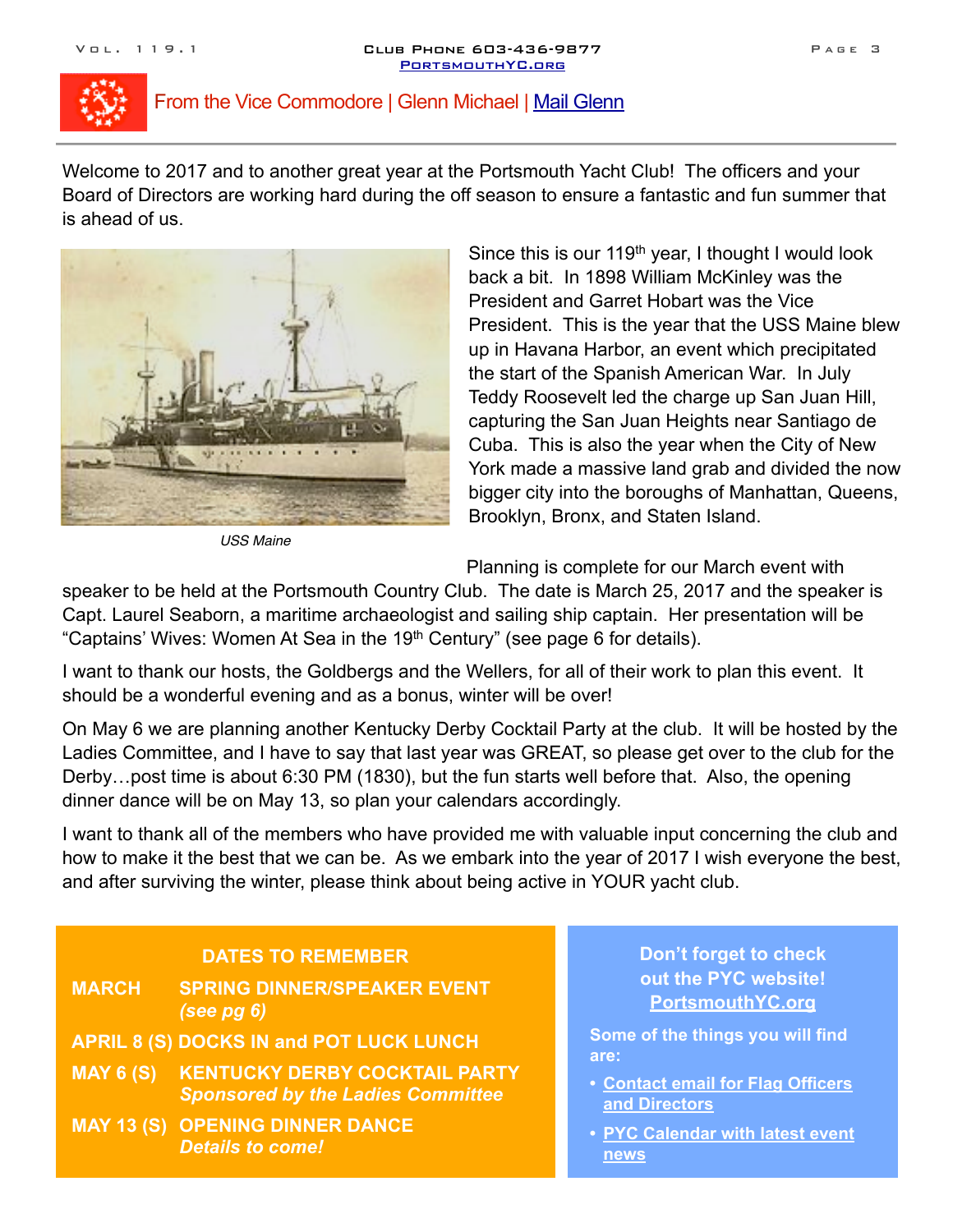

## From the Rear Commodore | Mike Coffey | ([Mail Mike](mailto:RearCommodore@PortsmouthYC.org?subject=))

The beginning of the new year brings new projects and lots of work to get the club up and running. I have been busy getting a handle on what needs to be done before we open this spring. The House and Docks crew have completed many projects, and we all thank them for their hard work. I will work towards defining future projects and maintenance plans with the help from our Past Rear Commodore, Dick Blidberg. We have a great group of volunteers that works tirelessly to keep the club running, and I sincerely hope they all are willing to continue serving. I will be scheduling a meeting shortly. The club is always looking for volunteers. If you would like to join the House and Docks Crew, please let me know. Docks In is scheduled for April 8, stay tuned for more information.

I have proposed the following projects for the upcoming year:

- Replace the fence around the dumpster. The fencing is in bad shape and needs to be replaced which will require town approval. My vision is to use a fencing material that complements the building and the neighborhood.
- The flag pole is in need of repair.
- Install new railing caps on pier railing.
- The siding near the kitchen door and grilling area is damaged and needs to be replaced.
- Complete the siding work on the dock house.
- Replace or repair the front porch screen enclosure.
- Upgrade the propane supply system to the grills and lobster cooker.
- Install new heat shields in the grilling area.
- Fuel system maintenance.
- Complete the piling replacements.



*R/C Mike Coffey at work.*

These are just a few of the projects we need to address.

The first order of business is to replace the badly worn hardware on the docks. I have begun this work and may be calling on the H&D crew members to assist. Please keep in mind that all projects will require my approval. The more extensive projects will need the Board of Directors approval.

I am looking forward to the upcoming season and serving as your Rear Commodore. If you have any questions, suggestions or concerns, feel free to contact me at [RearCommodore@PortsmouthYC.org](mailto:RearCommodore@PortsmouthYC.org?subject=)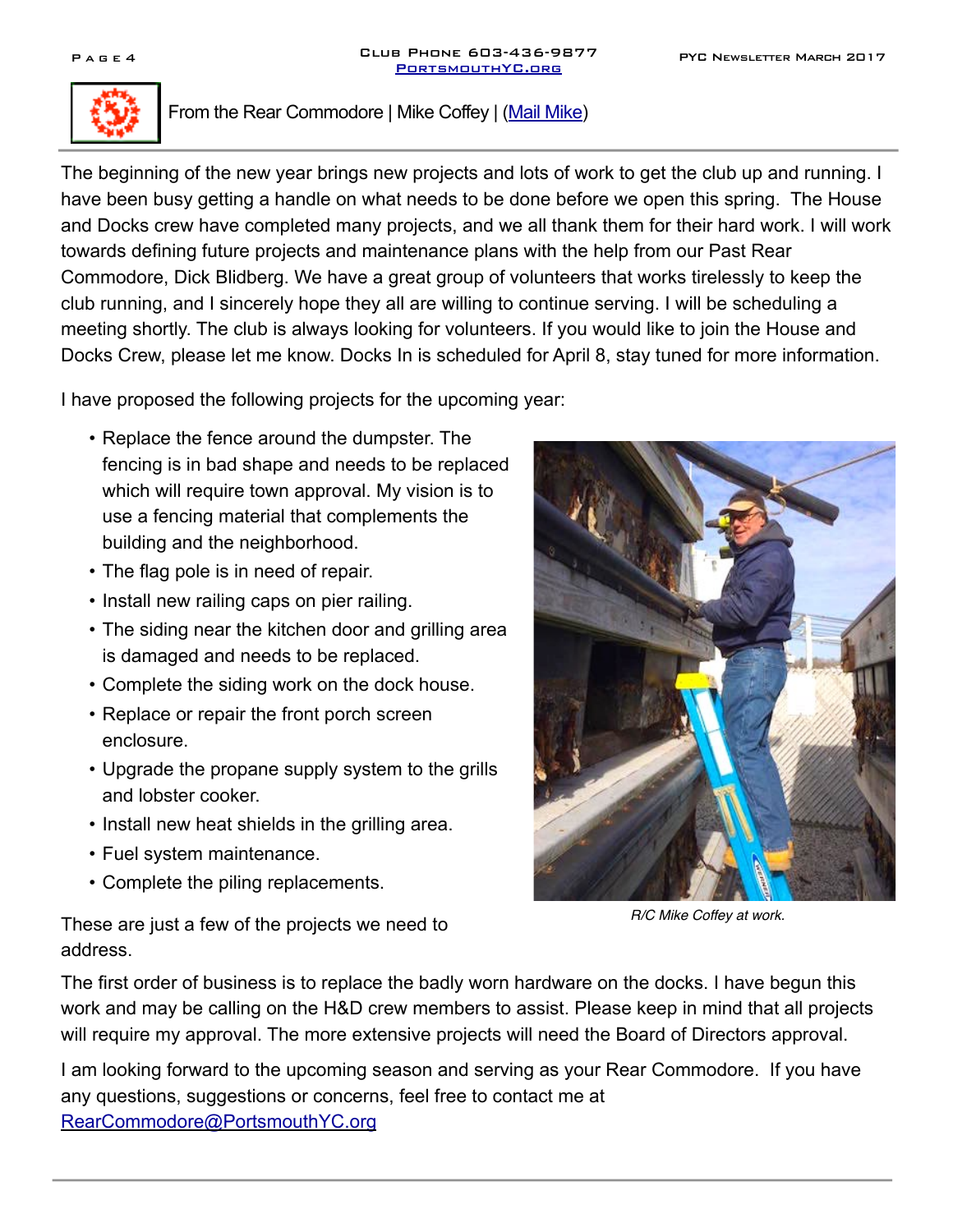# SAVE THE DATE

The Ladies Committee is planning our 2nd Kentucky Derby Cocktail Party on Saturday, May 6th at 5pm.



Please come for Mint Juleps, great prizes for best dressed and best hat (men and women), and cocktail party fare.

Pick your favorite horse, make your bids with play money, and root on the winners with your friends.

You will be able to watch the Derby on a big screen and enjoy being at PYC again with this great start to the season. The club will be transformed into an atmosphere of elegance and excitement!

Watch for more details in the next Newsletter!

#### **CRUISE NEWS | Ken Jones**

The 2017 Cruise Schedule can be found below. Members, friends, and wait list are all welcome to join the cruise.

If you are interested in joining the cruise, please contact me at:

[kmjdory@comcast.net](mailto:kmjdory@comcast.net) or 603-868-1770

#### **Ports of Call - 2017 Cruise**

| 8/4 (F)         | Orrs-Bailey Yacht Club 53.9 nm      |                   |
|-----------------|-------------------------------------|-------------------|
| $8/5$ (S)       | <b>Boothbay Harbor</b>              | 30.0 nm           |
| 8/6 (SU)        | <b>Rockland Harbor</b>              | 24.7 nm           |
| 8/7-8/8 (M/T)   | <b>Belfast Harbor</b>               | 18.9 nm           |
| 8/9-8/10 (W/TH) | <b>Castine</b>                      | $10.0 \text{ nm}$ |
| $8/11$ (F)      | <b>Bucks Harbor</b>                 | 18.9 nm           |
| $8/12$ (S)      | <b>Mackerel Cove</b>                | 13.6 nm           |
|                 | 8/13-8/15 (SU/M/T) Southwest Harbor | $12.0 \text{ nm}$ |
| $8/16$ (W)      | <b>Frenchboro, Lunt Hbr</b>         | $10.9$ nm         |
| 8/17 (TH)       | <b>Camp Island</b>                  | 12.4 nm           |
| $8/18$ (F)      | <b>Pulpit Harbor</b>                | 13.8 nm           |
| $8/19($ S)      | <b>Rockland Harbor</b>              | 8.7 nm            |



 $B$ aton's Boat Yard, Castine, ME